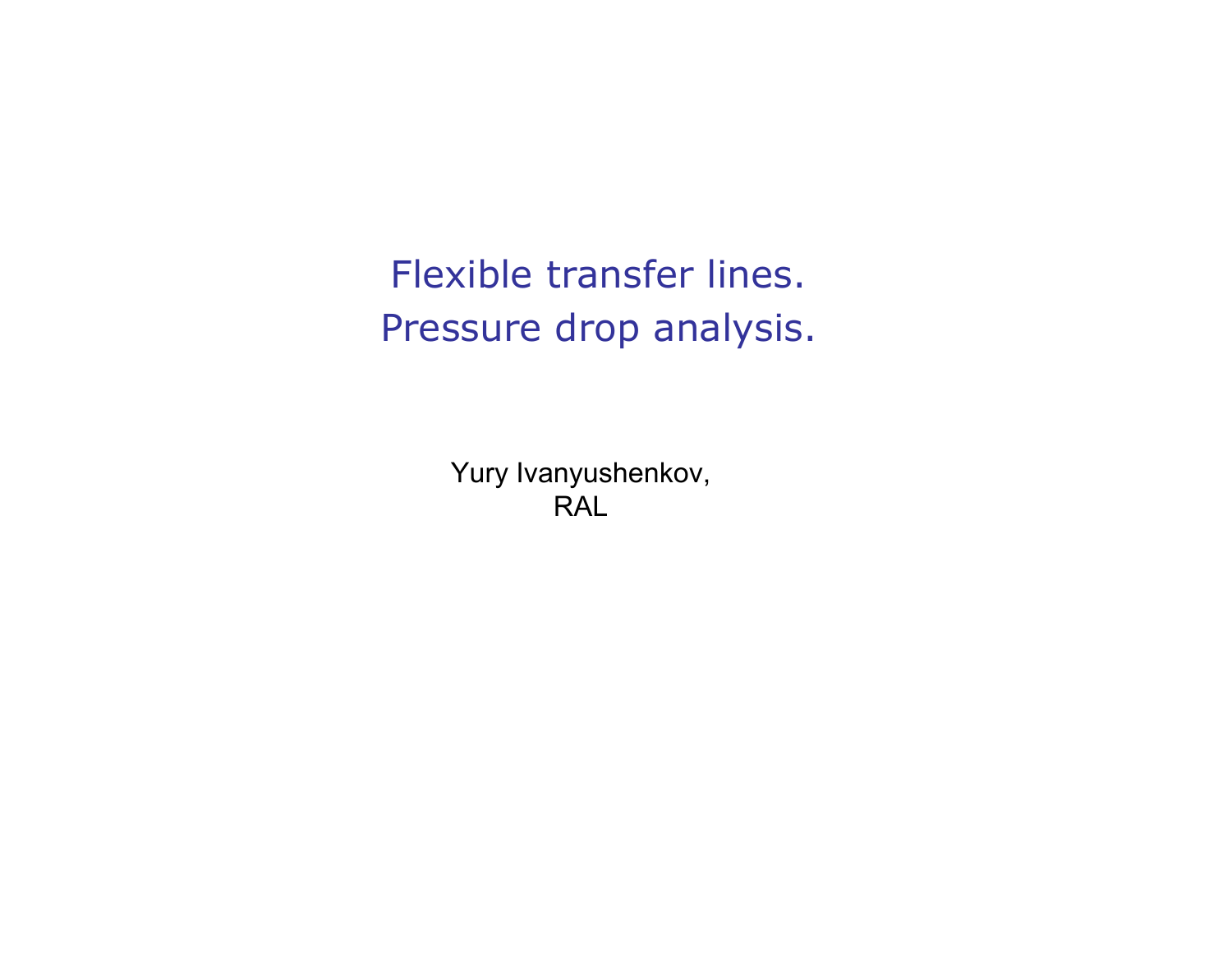## VERY LOW-LOSS LIQUID HELIUM TRANSFER WITH LONG FLEXIBLE CRYOGENIC LINES

CERN LEP-MA/89-38

by

H. Blessing, Ph. Lebrun, K. Schippl\*

| Table 1. Main characteristics of the corrugated stainless-steel tubes |  |
|-----------------------------------------------------------------------|--|
|-----------------------------------------------------------------------|--|

| Tube<br>No. | Inner<br>diameter<br>(mm) | Outer<br>diameter<br>(mm) | Wall<br>thickness<br>(mm) | Material         |
|-------------|---------------------------|---------------------------|---------------------------|------------------|
|             | 10                        | 43.                       | 0.3                       | AISI 304L        |
|             | 21                        | 25                        | 0.3                       | <b>AISI 304L</b> |
|             | 39                        | 44                        | 0.4                       | AISI 304L        |
| 4           | 60                        | 66                        | 0.5                       | <b>AISI 304L</b> |
| sheath      | 66                        | 73                        | 3.5                       | Polymer          |

Fig. 1. Cross-section of a flexible transfer line showing the four corrugated stainless-steel pipes, helical braid spacers, metallized film insulation and external protective sheath.

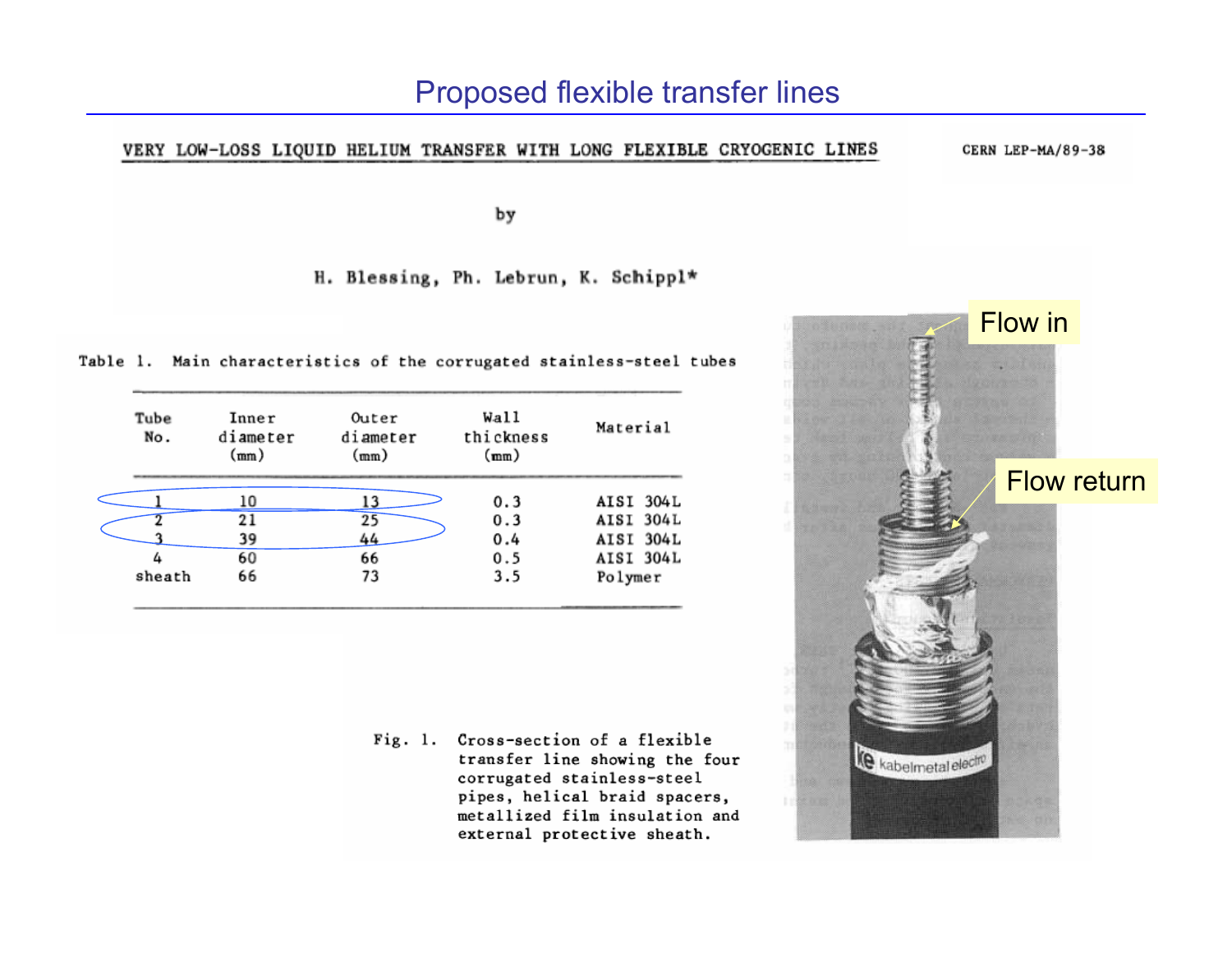• Friction factor for a flexible line is about 4 times higher than for a plain rigid line of the same diameter.

References: Friedrich Haug's measurements; K.Schippl's paper; Alcatel Kabel AG catalogue on transfer lines.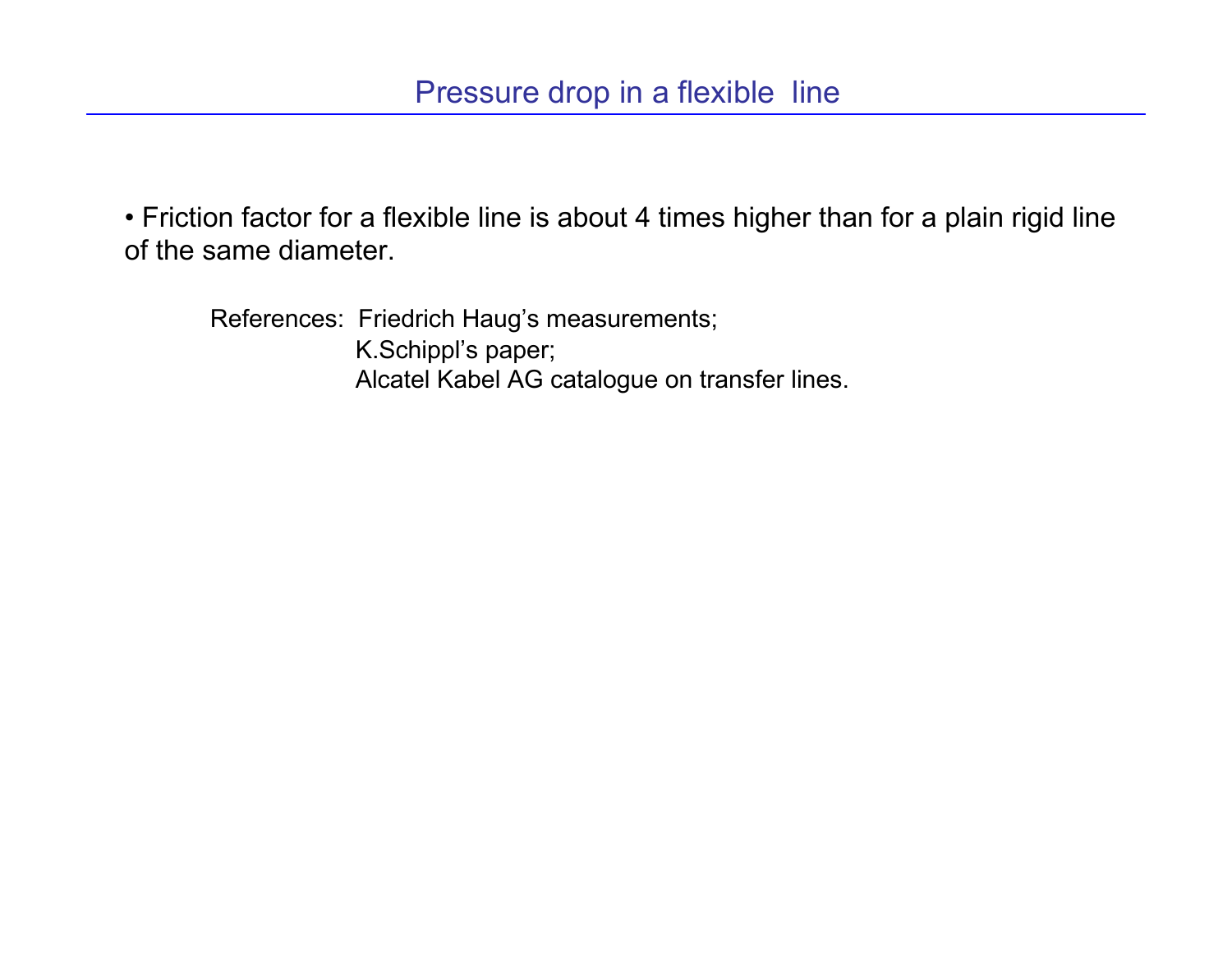## Liquid nitrogen cooling system: Diagram

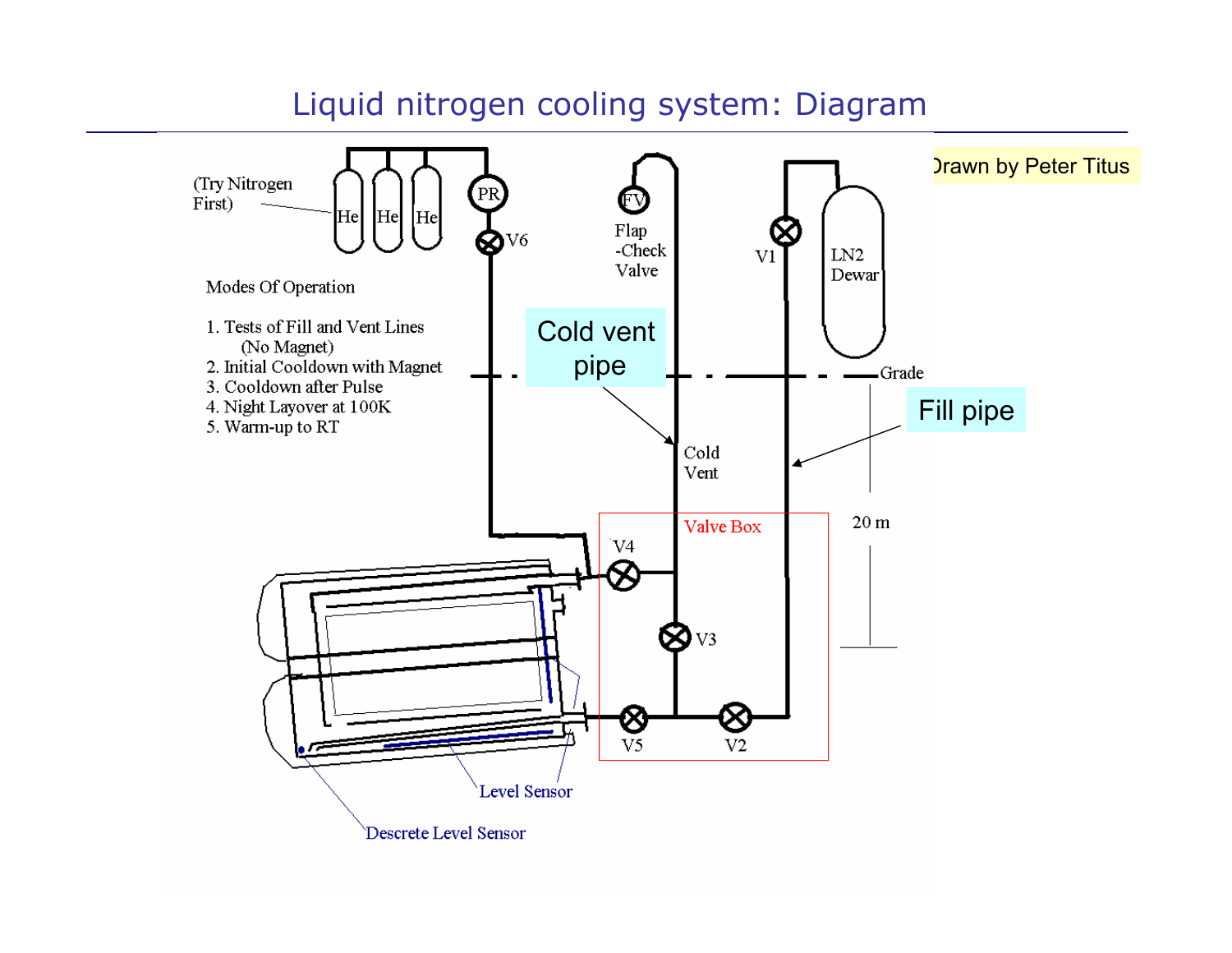## Flexible transfer line as a fill pipe



Fill volume = 300 l of LN

Geometry: 40 m of horizontal flexible transfer linewith 4 bends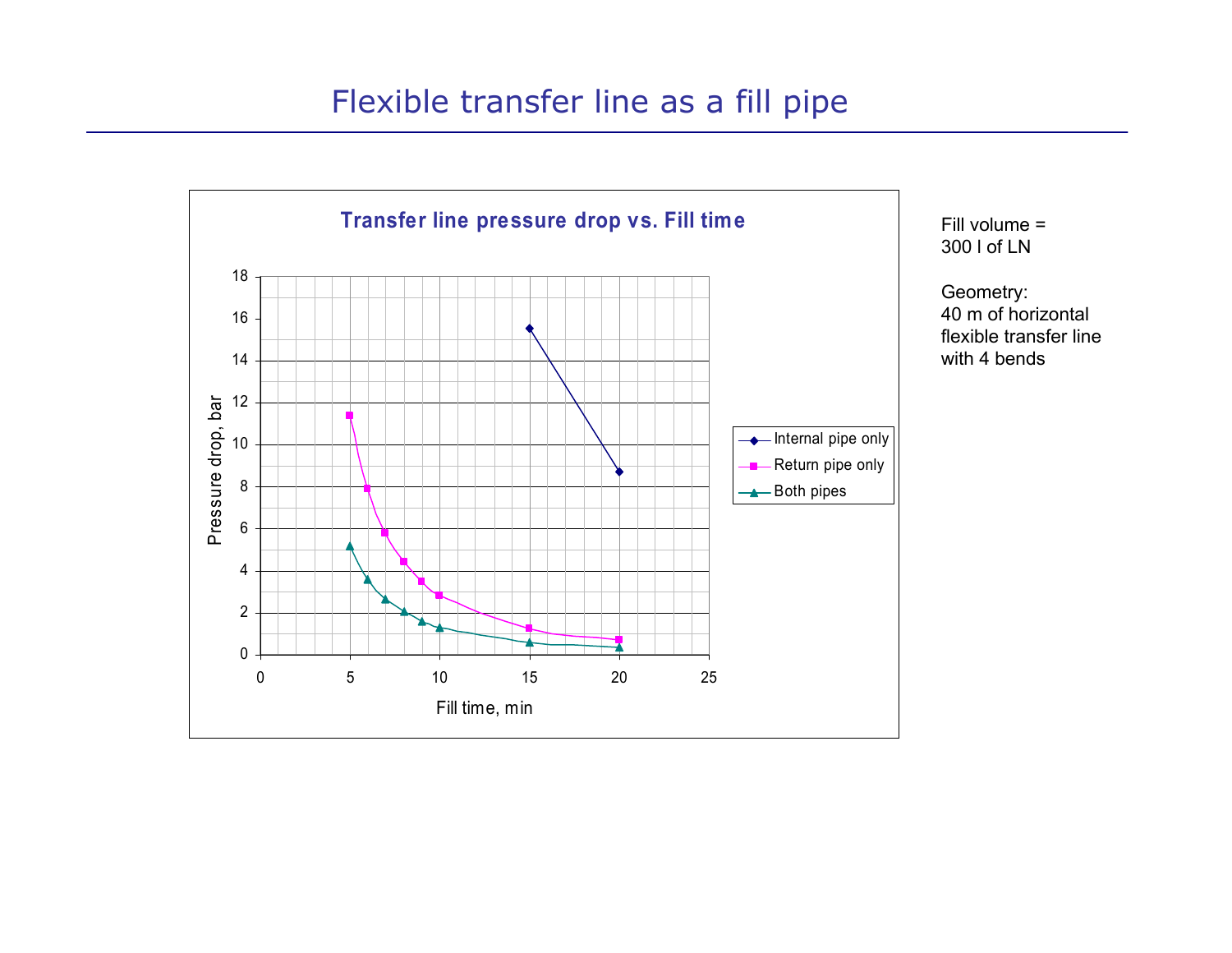## Flexible transfer line as a cold vent pipe